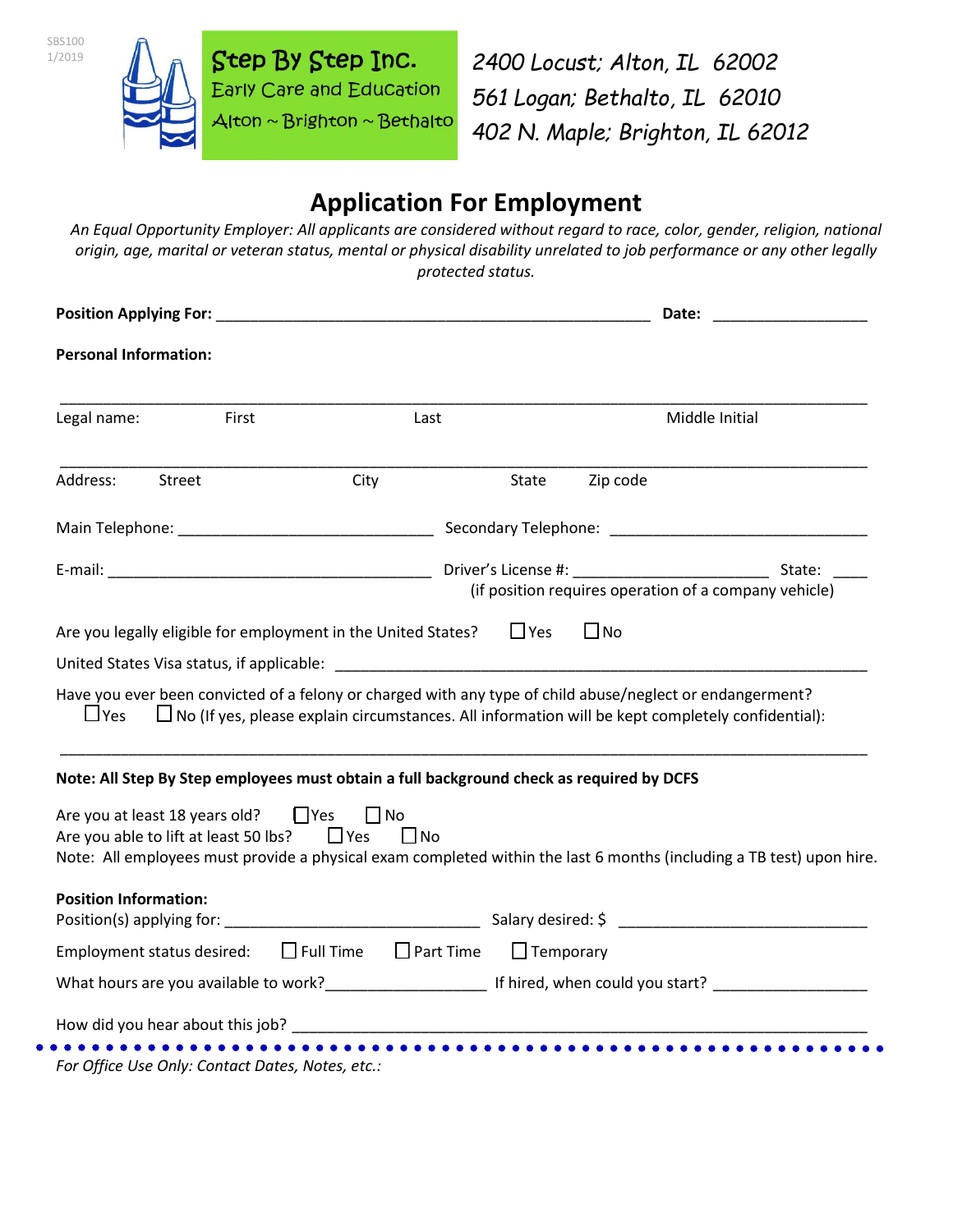## **Employment History:** *(Most recent first)*

# *If you have provided a written resume with all of this information, you do not need to complete this page.*

| <b>Job Title:</b>                                  | <b>Duties:</b>                                 |  |  |  |  |  |
|----------------------------------------------------|------------------------------------------------|--|--|--|--|--|
| Employer:                                          |                                                |  |  |  |  |  |
| Dates of Employment (month / year)<br>From:<br>To: |                                                |  |  |  |  |  |
| $\Box$ Full Time $\Box$ Part Time $\Box$ Temp      |                                                |  |  |  |  |  |
| Employer's Address:                                |                                                |  |  |  |  |  |
| Supervisor:                                        | May we contact? Ves no<br>Phone:               |  |  |  |  |  |
| Reason for Leaving:                                |                                                |  |  |  |  |  |
|                                                    |                                                |  |  |  |  |  |
| <b>Job Title:</b>                                  | <b>Duties:</b>                                 |  |  |  |  |  |
| Employer:                                          |                                                |  |  |  |  |  |
| Dates of Employment (month / year)<br>To:<br>From: |                                                |  |  |  |  |  |
| $\Box$ Full Time $\Box$ Part Time $\Box$ Temp      |                                                |  |  |  |  |  |
| Employer's Address:                                |                                                |  |  |  |  |  |
| Supervisor:                                        | May we contact? Ves ONo<br>Phone:              |  |  |  |  |  |
| Reason for Leaving:                                |                                                |  |  |  |  |  |
|                                                    |                                                |  |  |  |  |  |
| <b>Job Title:</b>                                  | <b>Duties:</b>                                 |  |  |  |  |  |
| Employer:                                          |                                                |  |  |  |  |  |
| Dates of Employment (month / year)<br>From:<br>To: |                                                |  |  |  |  |  |
| $\Box$ Full Time $\Box$ Part Time $\Box$ Temp      |                                                |  |  |  |  |  |
| Employer's Address:                                |                                                |  |  |  |  |  |
| Supervisor:                                        | May we contact? $\Box$ Yes $\Box$ No<br>Phone: |  |  |  |  |  |
| Reason for Leaving:                                |                                                |  |  |  |  |  |
|                                                    |                                                |  |  |  |  |  |
| <b>Job Title:</b>                                  | <b>Duties:</b>                                 |  |  |  |  |  |
| Employer:                                          |                                                |  |  |  |  |  |
| Dates of Employment (month / year)<br>From:<br>To: |                                                |  |  |  |  |  |
| $\Box$ Full Time $\Box$ Part Time $\Box$ Temp      |                                                |  |  |  |  |  |
| Employer's Address:                                |                                                |  |  |  |  |  |
| Supervisor:                                        | May we contact? $\Box$ Yes $\Box$ No<br>Phone: |  |  |  |  |  |
| Reason for Leaving:                                |                                                |  |  |  |  |  |